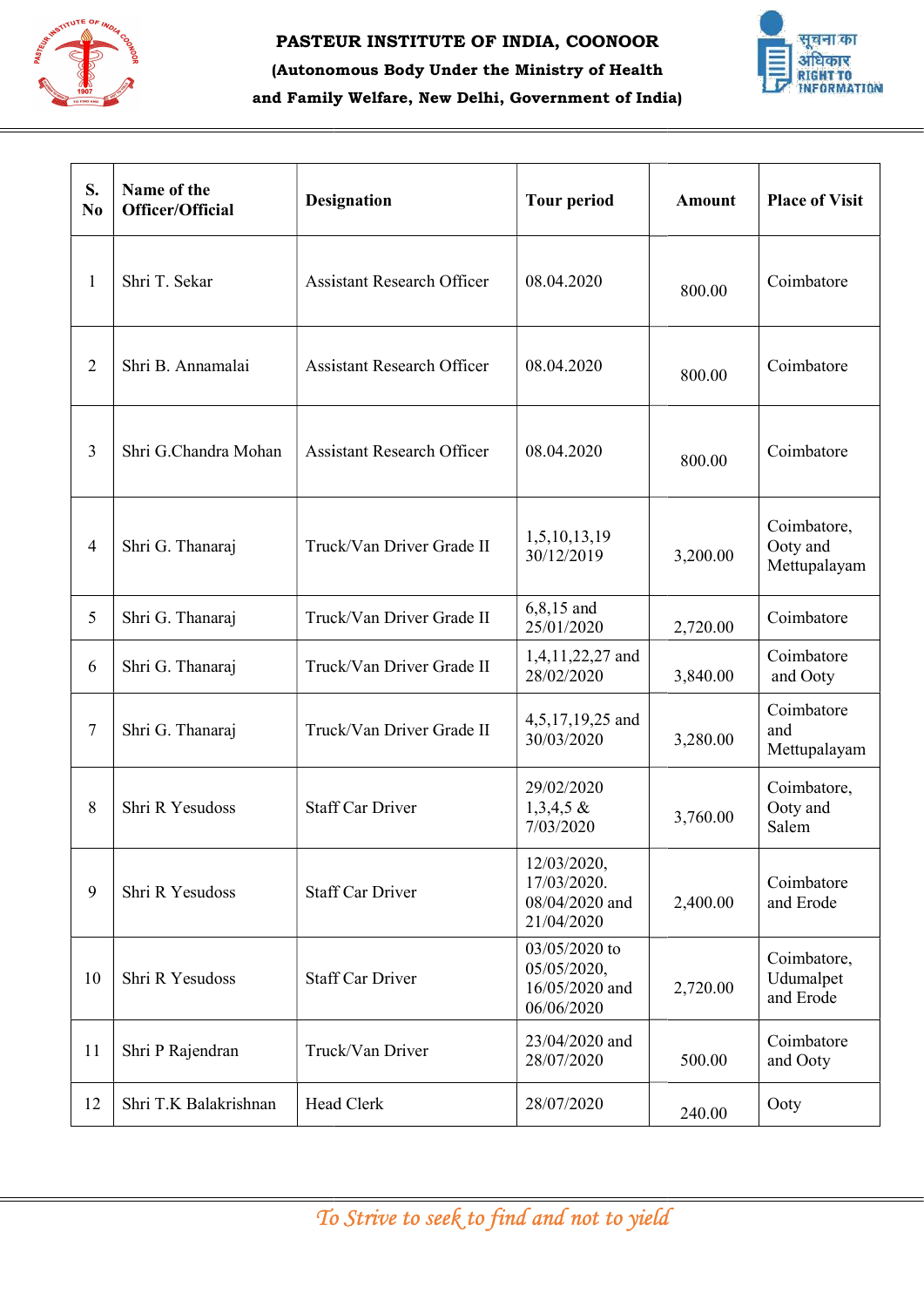

## (Autonomous Body Under the Ministry of Health and Family Welfare, New Delhi, Government of India)



| 13 | Shri G. Thanaraj            | Truck/Van Driver Grade II         | 08/04/2020,05/0<br>5/2020, 13, 14, 15<br>,20,22,23 and<br>28/05/2020 | 4,400.00 | Coimbatore<br>and Ooty |
|----|-----------------------------|-----------------------------------|----------------------------------------------------------------------|----------|------------------------|
| 14 | Shri G. Thanaraj            | Truck/Van Driver Grade II         | 05/06/2020,17,2<br>8/06/2020,02/07<br>/2020, 14, 16,<br>25/07/2020   | 3,920.00 | Coimbatore<br>and Ooty |
| 15 | Shri M.E Sridaran           | Maintenance Technician            | 18/09/2020 and<br>19/09/2020                                         | 1,120.00 | Coimbatore             |
| 16 | Shri C. Alexander<br>Joseph | Maintenance Technician            | 18/09/2020 and<br>19/09/2020                                         | 700.00   | Coimbatore             |
| 17 | Shri C. Santhosh<br>Kumar   | Outsourced skilled staff          | 10-06-2020                                                           | 350.00   | Coimbatore             |
| 18 | Shri R. Yesudoss            | <b>Staff Car Driver</b>           | 02,26/08/2020,0<br>9,15,24/09/2020<br>& 15/10/2020                   | 2,960.00 | Coimbatore             |
| 19 | Shri P. Rajendran           | Truck/Van Driver                  | 10,15,18/09/202<br>$\mathbf{0}$<br>6,15,17/10/2020                   | 2,100.00 | Coimbatore<br>and Ooty |
| 20 | Shri T.K. Balakrishnan      | Head Cleark                       | 23/10/2020                                                           | 800.00   | Coimbatore             |
| 21 | Shri G Chandramohan         | <b>Assistant Research Officer</b> | 03/11/2020,<br>04/11/2020 &<br>08/11/2020                            | 1,840.00 | Vellore                |
| 22 | Shri G. Thanaraj            | Truck/Van Driver Grade II         | 06,11,19,25<br>&29/08/2020                                           | 3,280.00 | Coimbatore             |
| 23 | Shri G. Thanaraj            | Truck/Van Driver Grade II         | 18,19,23/09/202<br>0 & 03,06 &<br>23/10/2020                         | 4,080.00 | Coimbatore             |
| 24 | Shri P. Mani                | Head Clerk                        | 12-07-2020                                                           | 560.00   | Coimbatore             |
| 25 | Shri A. Senthilkumar        | Multi Tasking Staff               | 12-07-2020                                                           | 350.00   | Coimbatore             |
| 26 | Shri R. Mohan               | Research Officer                  | 17/12/2020                                                           | 900.00   | Coimbatore             |
| 27 | Shri P. Rajendran           | Truck/Van Driver                  | 29/10/2020 &<br>18/11/2020                                           | 700.00   | Coimbatore             |
|    | Shri A. Vairamoorthy        | Administrative Officer            | 19/12/2020                                                           | 630.00   | Coimbatore             |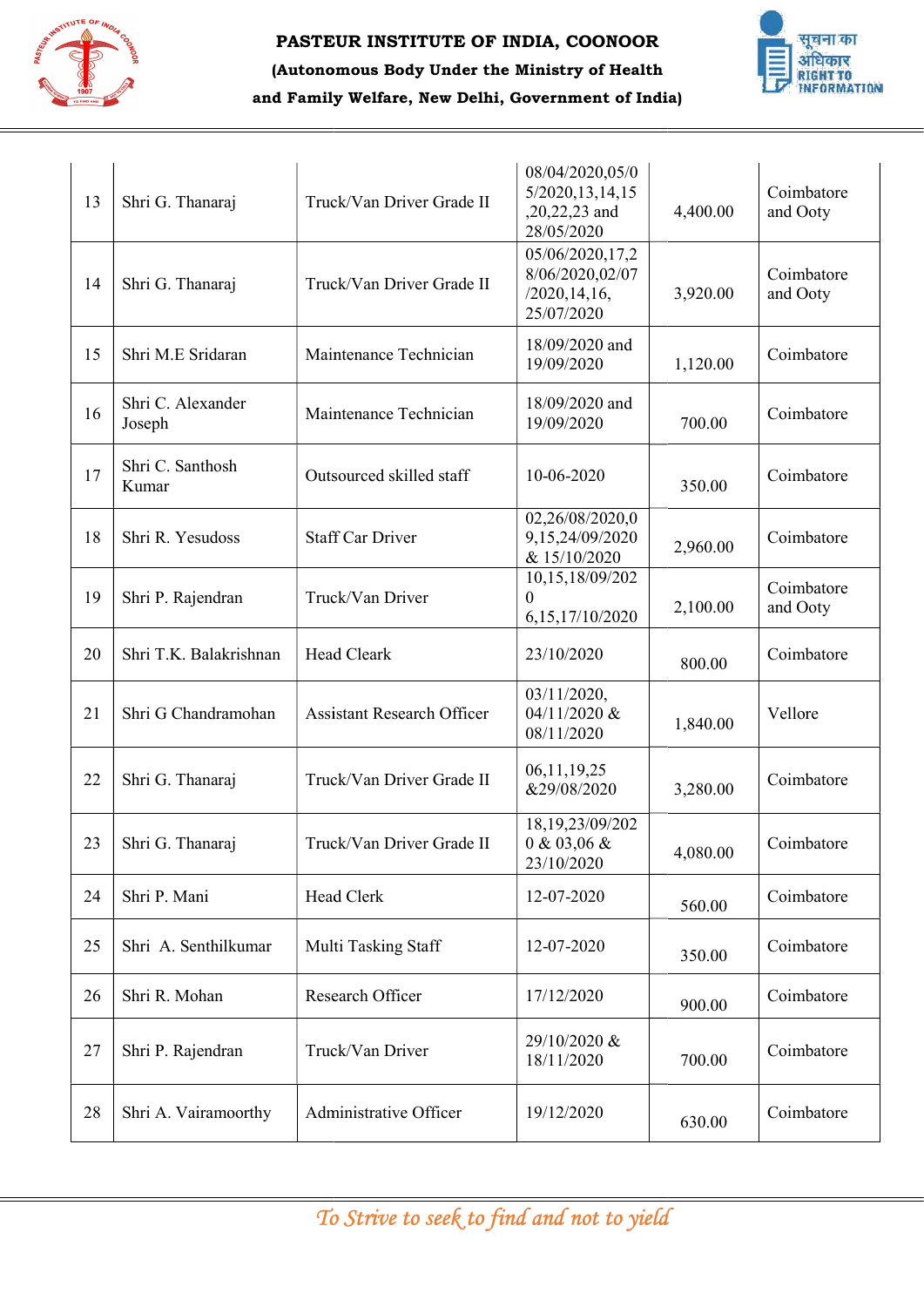

## (Autonomous Body Under the Ministry of Health and Family Welfare, New Delhi, Government of India)



| 29 | Shri P. Sasikumar    | Sr. P.A. to Director              | 17/12/2020                                                       | 800.00   | Coimbatore                   |
|----|----------------------|-----------------------------------|------------------------------------------------------------------|----------|------------------------------|
| 30 | Shri R. Yesudoss     | <b>Staff Car Driver</b>           | 31/10/2020,08,2<br>2,<br>30/11/2020,04/1<br>2,11 &<br>14/12/2020 | 2,880.00 | Ooty<br>and<br>Coimbatore    |
| 31 | Dr. A. Premkumar     | Senior Research Officer           | 18/12/2020                                                       | 900.00   | Coimbatore                   |
| 32 | Shri G. Chandramohan | <b>Assistant Research Officer</b> | 18/12/2020                                                       | 800.00   | Coimbatore                   |
| 33 | Shri G. Thanaraj     | Truck/Van Driver Grade II         | $3$ to<br>05/11/2020,10<br>and 20/11/2020                        | 3,440.00 | Vellore<br>and<br>Coimbatore |
| 34 | Shri G. Thanaraj     | Truck/Van Driver Grade II         | 5,7,9,18,21 and<br>23/12/2020                                    | 3,520.00 | MTP & CBE                    |
| 35 | Shri R. Mohan        | Research Officer                  | 06/01/2021 TO<br>08/01/2021                                      | 7,190.00 | Chennai                      |
| 36 | Shri P Sasikumar     | Sr. P.A. to Director              | 06/01/2021 TO<br>08/01/2021                                      | 4,200.00 | Chennai                      |
| 37 | Shri R. Yesudoss     | <b>Staff Car Driver</b>           | 17/12/20,19,30/<br>12/20,2,6,7,08/0<br>1/2021                    | 6,680.00 | CBE, Chennai                 |
| 38 | Shri P. Sasikumar    | Sr. P.A. to Director              | 20/01/2021                                                       | 800.00   | <b>CBE</b>                   |
| 39 | Dr. S. Sivakumar     | Director                          | 02-08-2021                                                       | 1,200.00 | <b>CBE</b>                   |
| 40 | Shri A. Vairamoorthy | Administrative Officer            | 02-08-2021                                                       | 900.00   | <b>CBE</b>                   |
| 41 | Shri P. Sasikumar    | Sr. P.A. to Director              | 02-08-2021                                                       | 800.00   | <b>CBE</b>                   |
| 42 | Shri R. Yesudoss     | <b>Staff Car Driver</b>           | 12/01/2021,<br>$15,19 \&$<br>20/01/2021                          | 2,400.00 | <b>CBE</b>                   |
| 43 | Shri R. Mohan        | Research Officer                  | 02-08-2021                                                       | 900.00   | <b>CBE</b>                   |
| 44 | Shri G. Thanaraj     | Truck/Van Driver Grade II         | $2,13,15 \&$<br>20/01/2021                                       | 2,720.00 | CBE                          |